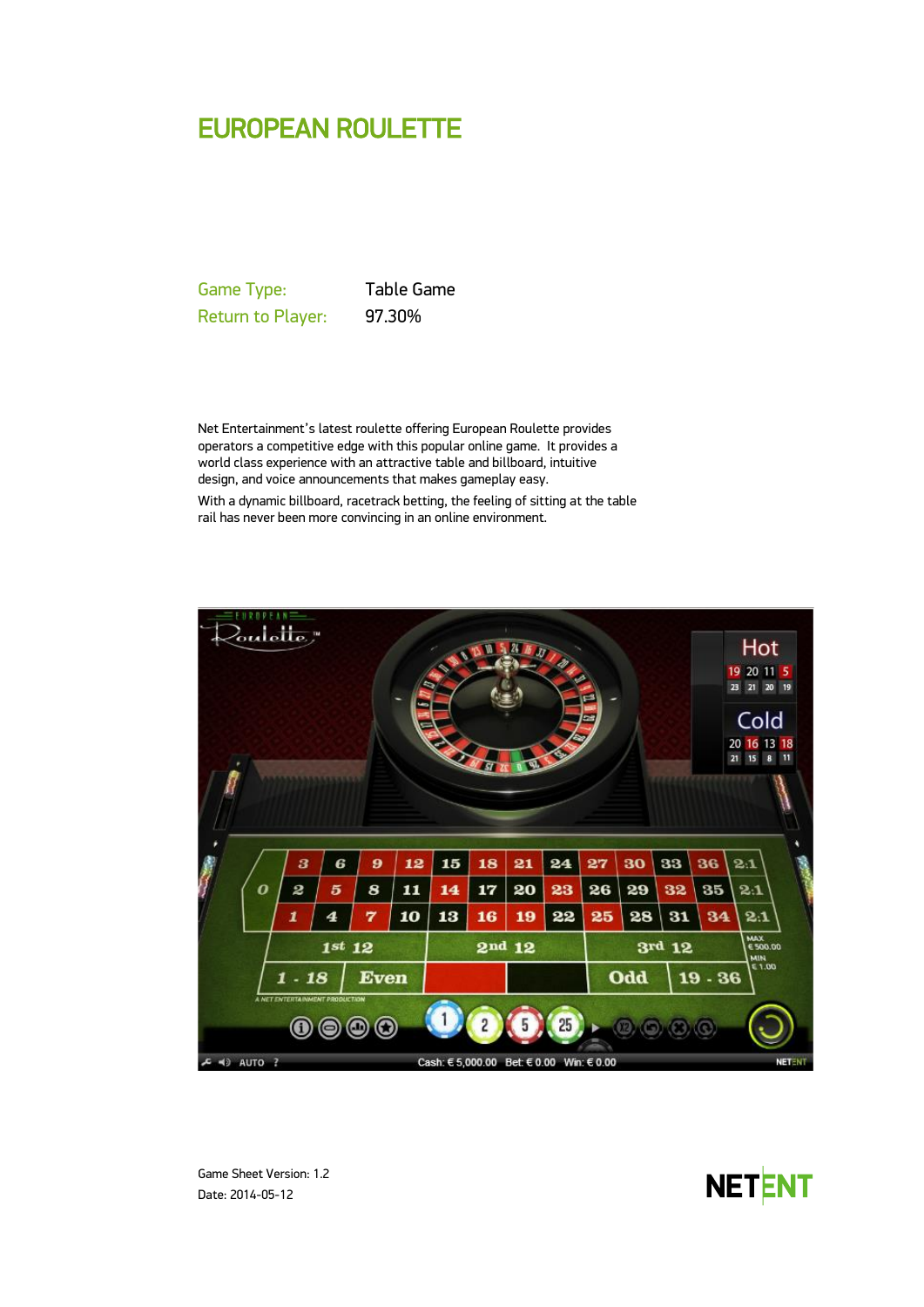| <b>GENERAL INFORMATION</b>   |                                                                                                                                                                                                                                                                                                                                                                                                                                                                                                                            |
|------------------------------|----------------------------------------------------------------------------------------------------------------------------------------------------------------------------------------------------------------------------------------------------------------------------------------------------------------------------------------------------------------------------------------------------------------------------------------------------------------------------------------------------------------------------|
| Game Type                    | Table Game                                                                                                                                                                                                                                                                                                                                                                                                                                                                                                                 |
| Default Chip Values (€)      | 1, 2, 5, 25, 100, 500                                                                                                                                                                                                                                                                                                                                                                                                                                                                                                      |
| Default Min / Max Bet (€)    | 1/500                                                                                                                                                                                                                                                                                                                                                                                                                                                                                                                      |
| <b>GAME FEATURES</b>         |                                                                                                                                                                                                                                                                                                                                                                                                                                                                                                                            |
|                              | Special bets panel<br>٠<br>Hot and Cold numbers<br>Dynamic billboard<br>Racetrack<br>$\bullet$<br><b>Favourite Bets</b><br>Autoplay                                                                                                                                                                                                                                                                                                                                                                                        |
| <b>PAYOUT</b>                |                                                                                                                                                                                                                                                                                                                                                                                                                                                                                                                            |
| Return to Player (%)         | 97.30                                                                                                                                                                                                                                                                                                                                                                                                                                                                                                                      |
| Default Maximum Win (€)      | 4620                                                                                                                                                                                                                                                                                                                                                                                                                                                                                                                       |
| <b>RESPONSIBLE GAMING</b>    |                                                                                                                                                                                                                                                                                                                                                                                                                                                                                                                            |
| <b>Player Limits</b>         | • Player and casino operator can set the following play limits: Bet $\mathcal R$ loss<br>per session, day, week or month. Block all play for a specified period of<br>time. Restrict session play length in minutes.<br>• Playing for real is restricted by player account funds (i.e. cannot play for<br>credit).<br>(Italy jurisdiction only) Player can initially have a maximum of 1.000 € in<br>$\bullet$<br>the wallet. Since each game is a user session, the player's wallet may<br>exceed this limit during play. |
| Other                        | • Play for Fun                                                                                                                                                                                                                                                                                                                                                                                                                                                                                                             |
|                              | G4 mode                                                                                                                                                                                                                                                                                                                                                                                                                                                                                                                    |
| <b>TECHNICAL INFORMATION</b> |                                                                                                                                                                                                                                                                                                                                                                                                                                                                                                                            |
| Game ID                      | europeanroulette3 (basic wallet)<br>Add sw for seamless wallet                                                                                                                                                                                                                                                                                                                                                                                                                                                             |
| <b>Game Version</b>          | 1.0                                                                                                                                                                                                                                                                                                                                                                                                                                                                                                                        |
| Paytable Version             | 1.0                                                                                                                                                                                                                                                                                                                                                                                                                                                                                                                        |
| <b>Screen Footprint</b>      | Optimised for 640x480 and 1024x768                                                                                                                                                                                                                                                                                                                                                                                                                                                                                         |
| Flash Player                 | Flash 10 or higher                                                                                                                                                                                                                                                                                                                                                                                                                                                                                                         |
| Deployment                   | Refer to CasinoModule Help for information about launching CasinoModule<br>games.                                                                                                                                                                                                                                                                                                                                                                                                                                          |

Copyright © 2014 Net Entertainment Malta Services Ltd. This document and its contents are protected under International copyright law. Any unauthorised publication, copying, lending or reproduction is strictly prohibited. 2/9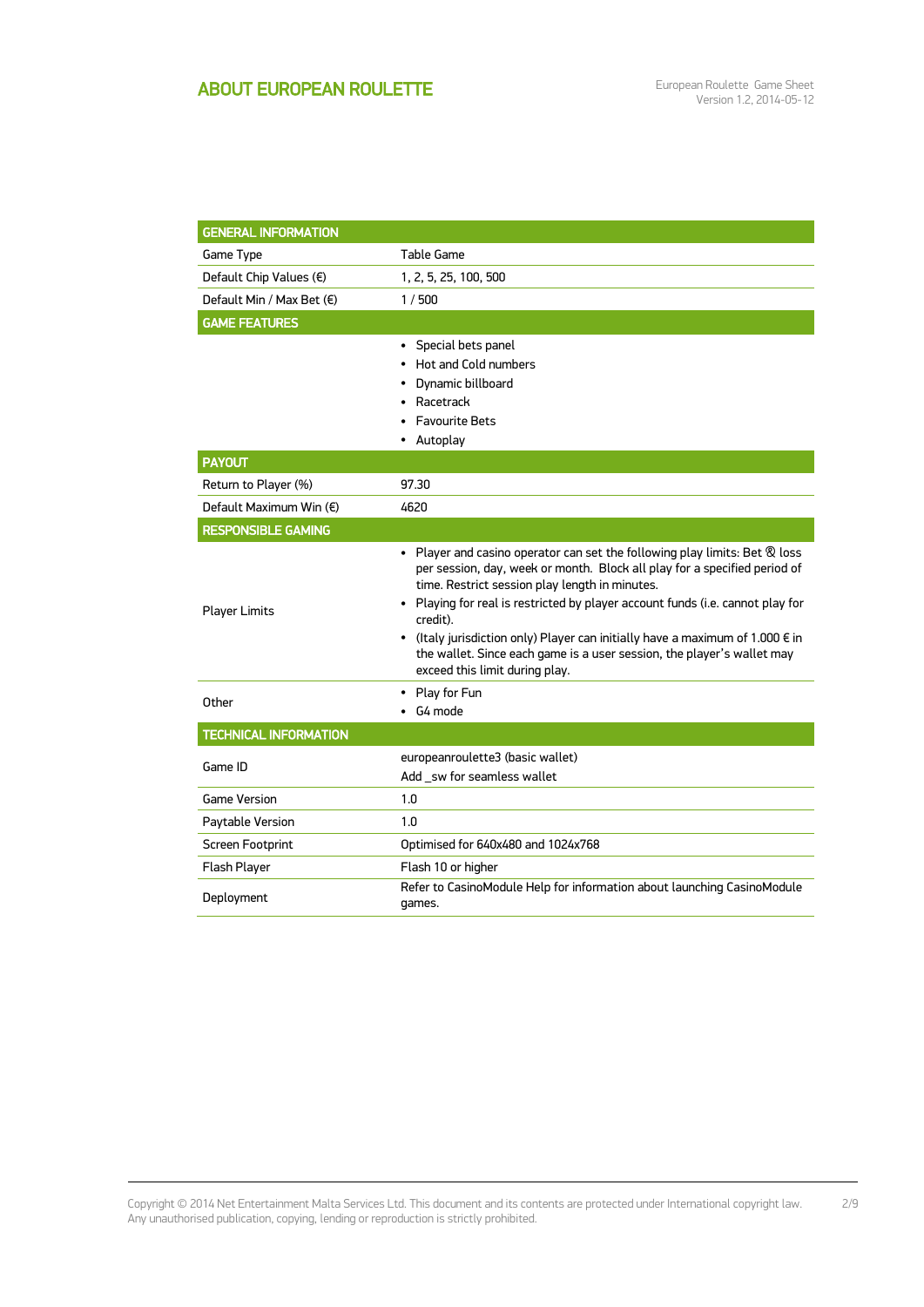<span id="page-2-0"></span>

Game table

## Game Design & Graphics

European Roulette carries superb aesthetics and superior design along with the standard betting options available in other popular Net Entertainment table games. The game provides standard roulette inside and outside betting bet types.

Simple and effective bet highlighting and mouse-over messages assist players in placing their bets. This assistance informs players what bets have been made, and additionally informs them when they have exceeded a bet or table limit.

The attractive billboard varies according to the stage of the game. It displays the table result stack, the winning number presentation, and other roulette statistics.

The game has a spruced combination of the best of the standard and new tied together.



Winning number 1 red

## Game Round

The flow of the European Roulette game round combines the best aspects of an online and land-based casino experience.

Players place their chips on the roulette table as they would on an actual table while being able to easily move or modify those bets at the click of a button.

- A European Roulette game round follows the sequence below:
- 1. The player is invited to place their bets.
- 2. Players choose and place their bets.
- 3. After a bet is placed, players press the SPIN button to start a game round. The value of all placed bets is withdrawn from the player's balance and the ball is then launched into the roulette wheel.
- 4. After the ball lands in a slot, the winning number is announced and all winning bets are paid.



Racetrack open

#### Placing Bets

Players can choose from inside bets, outside bets, racetrack bets, or place combinations of the three. Inside and outside bets are made by placing chips directly on the roulette table. When the player points a chip at a bet area, the numbers included in the bet are highlighted and a small information window displays the minimum and maximum bet restrictions. Once the bet is placed, the contents of the window change to show the value of chips currently placed on that bet and the payout in case of a win.

Racetrack bets, on the other hand, are made by first opening the racetrack and then placing chips on the selected bet areas. When a player points at a bet in the racetrack, the corresponding numbers included in the bet are highlighted on the table.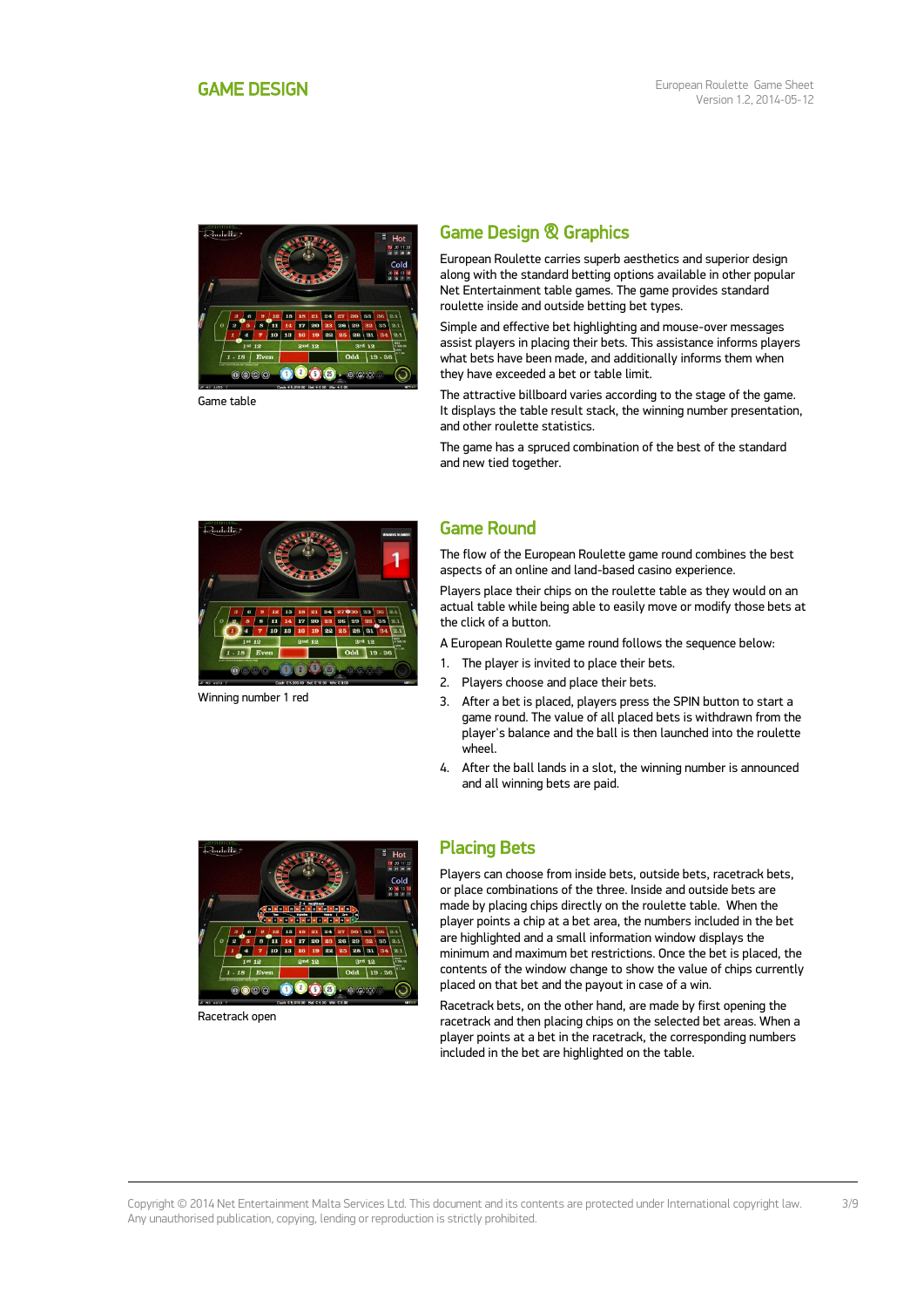

Bets Placed and Win Pays

## H∩t 35 33 10  $\frac{10}{29}$  $\overline{21}$  $21$  $\overline{10}$ 33

28  $\overline{3}$ 

Roulette billboard

6  $11$  $14$ 13

# **FAVOURITE BETS** Save bet as: My Bet Load bet: My Bet **Bet name**  $1/1$ ٩

Favourite Bets menu

## Supported Bets and Limits

European Roulette supports all the bets that players are accustomed to seeing at the table. The following table lists the supported bets with default maximum limit:

- 1. Straight bet €10
- 2. Split bet €20
- 3. Three line bet €30
- 4. Corner bet €40
- 5. Six line bet €60
- 6. Dozen/column bets €200
- 7. Even Odd bet €500
- 8. High Low bet €500
- 9. Red Black bet €500

### Roulette Billboard

The European Roulette billboard displays 3 hot and cold numbers and results for the last 15 game rounds. The Hot and Cold numbers are based on the last 500 game rounds.

#### Favourite Bets

The betting habits of players are facilitated by the Favourite Bets feature, which allows them save their preferred bets and place them automatically. Players simply place all their bets on the table and then open Favourite Bets menu. From there they can create a name for the bet and save it.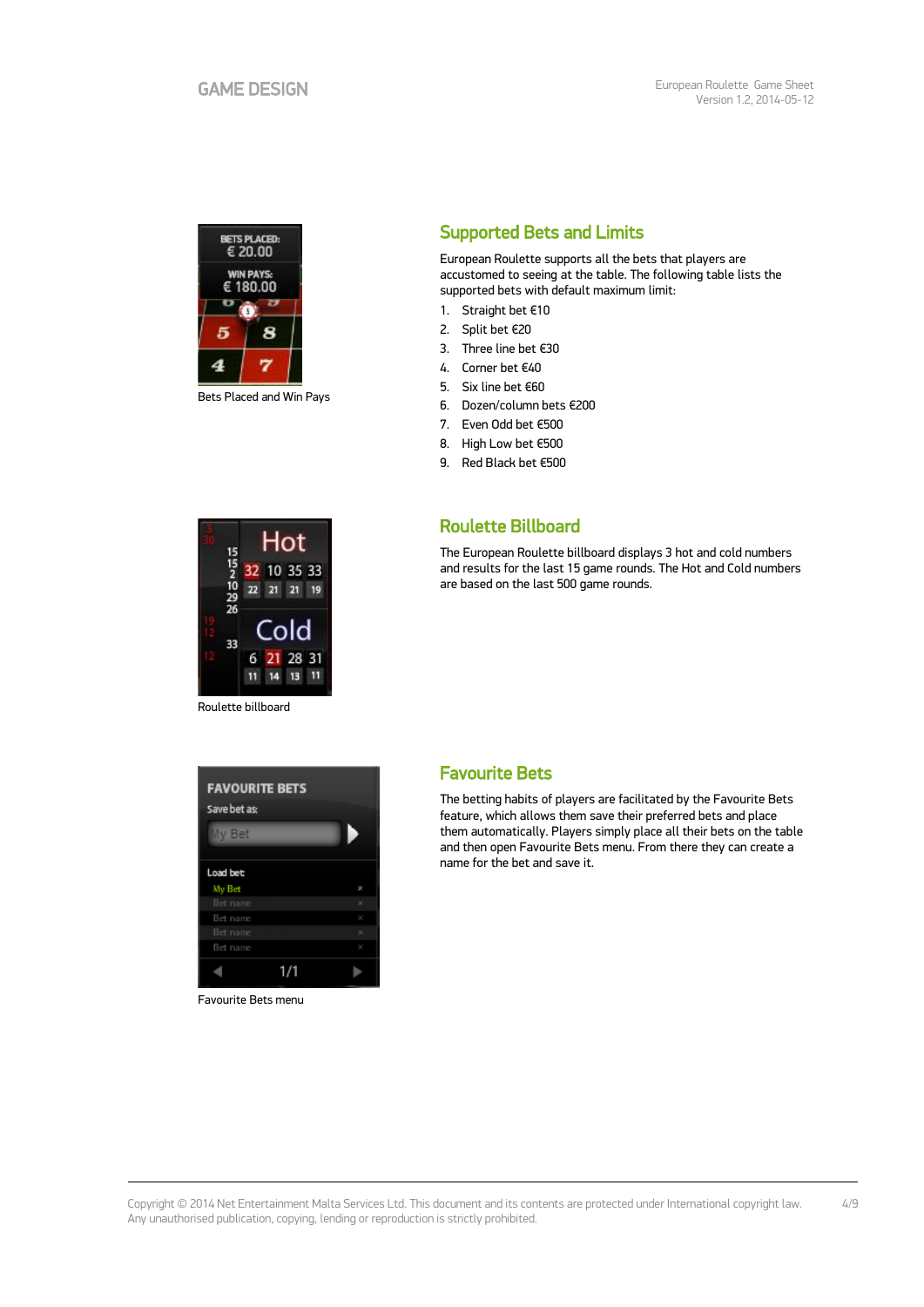

Statistics Panel

## Statistics Panel

The Statistics Panel feature is quite simple as a concept, but adds a great deal to this game. Through this feature players can see the game round results, hot and cold numbers, and statistics for the table. The player can make straight bets on hot and cold numbers, or make outside bets by placing chips directly on the statistics panel.



As with all Net Entertainment table games, various branding options are provided to you for making European Roulette match as much as possible, the design and colour scheme of your casino webpages and trademarks. European Roulette comes with the following branding possibilities:

- Choice of colour for the table and the floor.
- Choice of floor pattern.
- Placement of a logotype on the table.



Branding options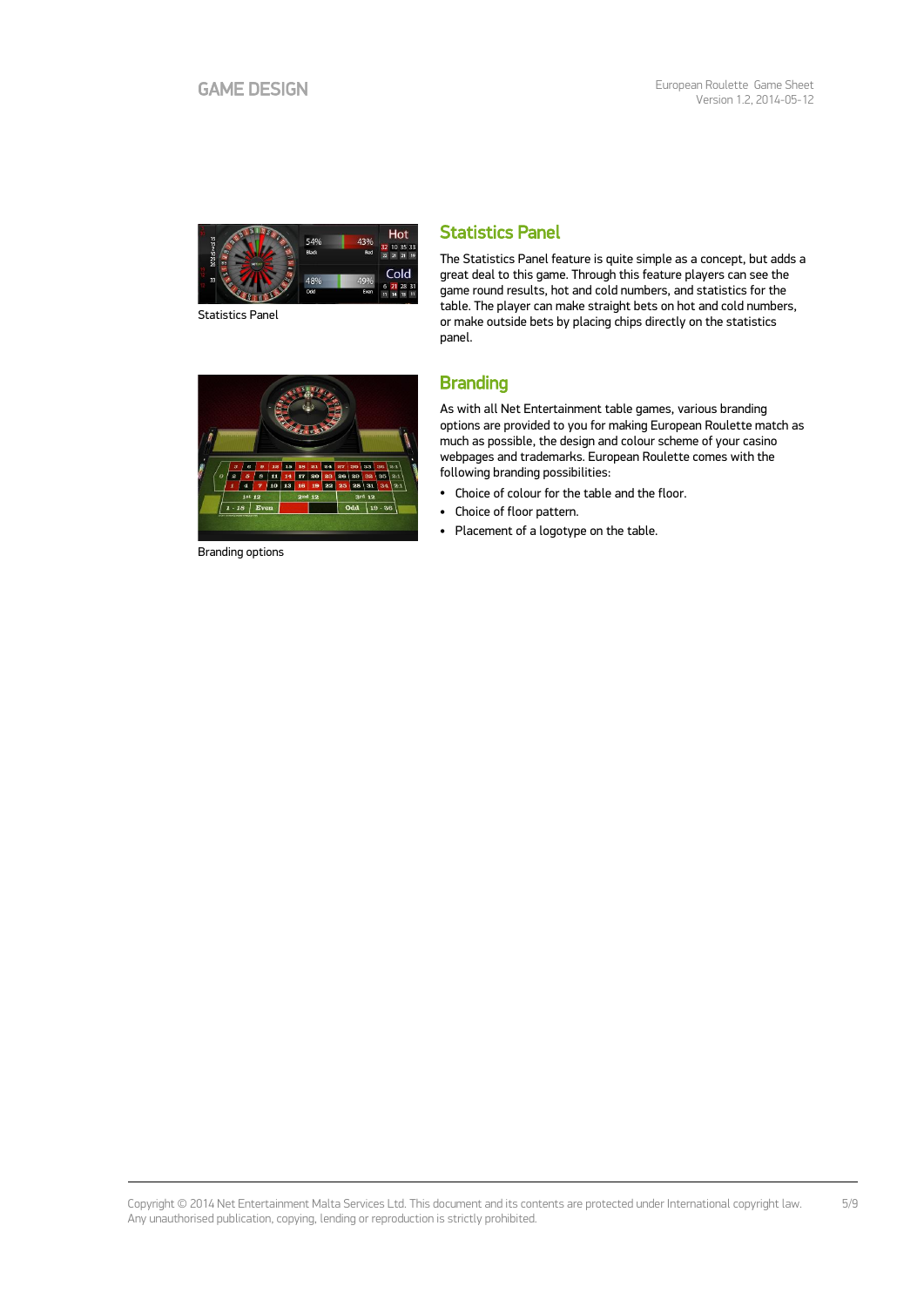## Payout Summary

GAME RETURN TO PLAYER (RTP) 97.30%

- 
- MAXIMUM WIN EURO
- $-4620$

## Paytable

| Straight            | 35:1    |
|---------------------|---------|
| Split               | $17-1$  |
| Three Line (Street) | $11-1$  |
| Comer               | 8:1     |
| <b>Six Line</b>     | 5.1     |
| Column              | $2 - 1$ |
| Dozen               | 21      |
| Red/Black           | 1.1     |
| Even/Odd            |         |
| 1-18/19-36          |         |

Copyright © 2014 Net Entertainment Malta Services Ltd. This document and its contents are protected under International copyright law. Any unauthorised publication, copying, lending or reproduction is strictly prohibited. 6/9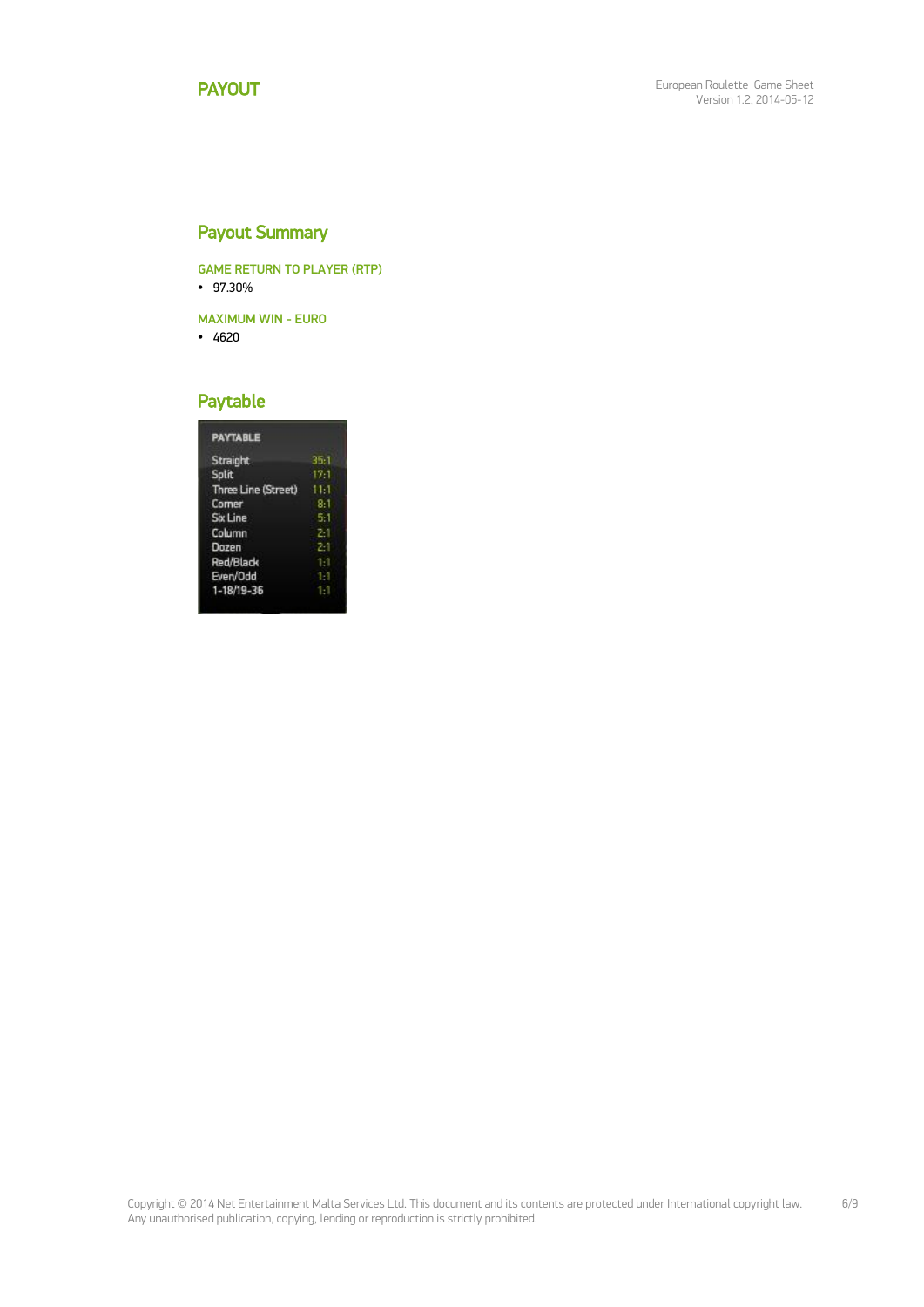## Randomisation

#### RANDOM NUMBER GENERATOR (RNG)

The algorithm used for random number generation (RNG) is Fortuna, a cryptographically secure pseudorandom number generator (PRNG) devised by Bruce Schneier and Niels Ferguson. For more information, see the document Random Number Generation.

The Random Number Generator and its implementation has been tested and approved/certified for randomness according to prevailing industry standards by an independent 3rd party verification body, Technical Systems Testing in Canada.

#### Malfunction Management

If a player attempts to access a game using an invalidated session, (for example, due to inactivity or system restart) an error message is displayed in the game. The player can then log on again and resume game play. The game state is always stored so the player can resume game play exactly where he or she left off.

In case of an HTTP error, network timeout or server error a "technical error" message will be displayed to the player and the game will stay in an "unavailable" state until the player reloads the game at a time when the game becomes available.



If a session times out, a "session timeout" message will be displayed to the player and the game will stay in an "unavailable" state until the player reloads the game.



In case of an "out of money" event, an "out of money" message will be displayed to the player and the game will stay in an "unavailable" state until the player reloads the game.

| Мезваде |                                               |
|---------|-----------------------------------------------|
|         | There is not enough money in your<br>account. |
|         | Jlose<br>Show Advanced Message                |

Further information on management of malfunctions is also described in section 3.2.1 of the Gaming Platform (Progetto Della Piattaforma Di Gioco) document. This document provides details on how a player is informed of balance return payments and the technical process.

Information regarding session timeouts and malfunctions is provided to the player via the game rules. Specifically, the player is informed that "In the event of malfunction of the gaming hardware/software, all affected game bets and payouts are rendered void and all affected bets refunded."

Copyright © 2014 Net Entertainment Malta Services Ltd. This document and its contents are protected under International copyright law. Any unauthorised publication, copying, lending or reproduction is strictly prohibited.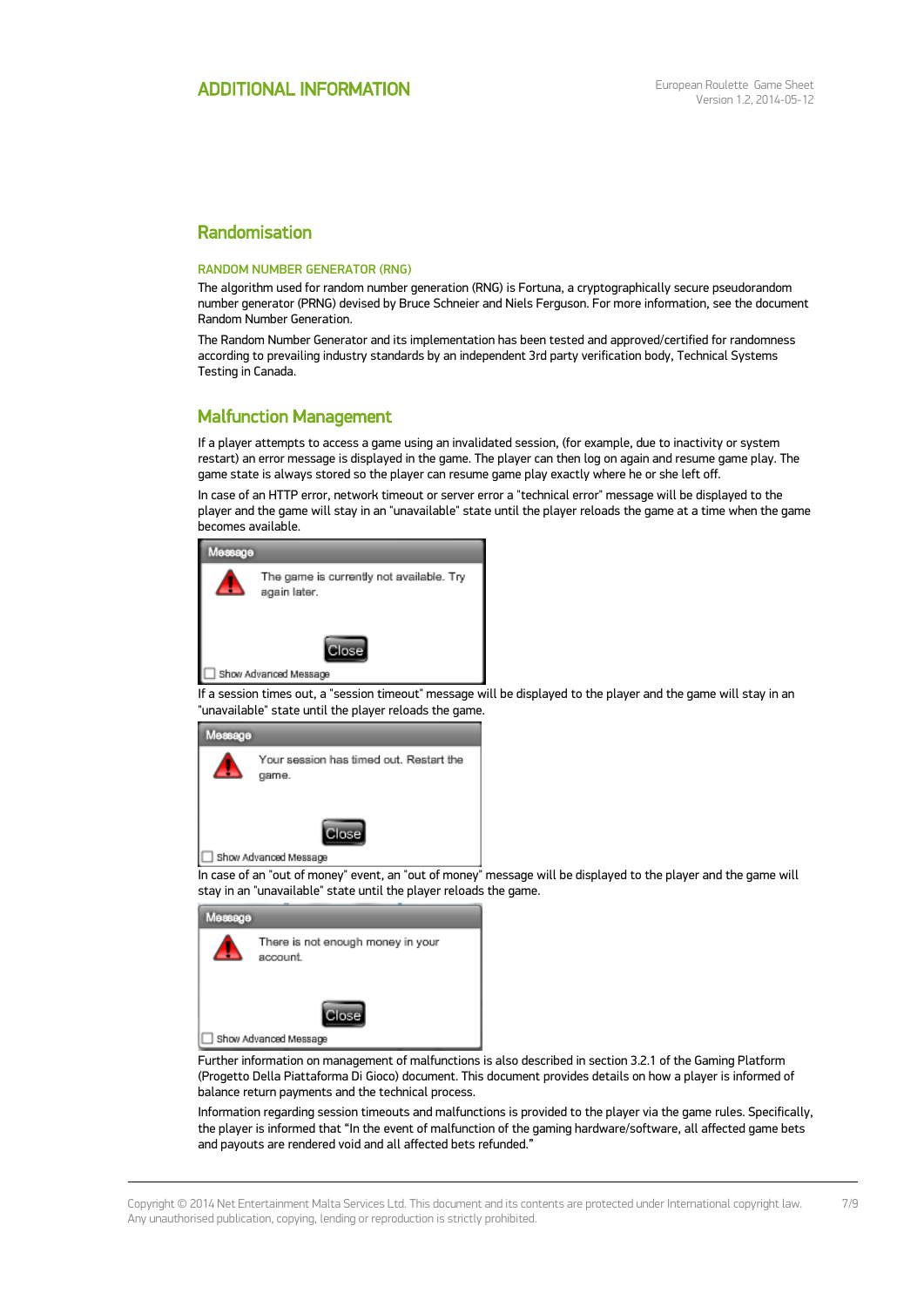## Information to the Player

Players receive a response required message every hour of continuous play: They cannot continue playing unless they respond to the message which provides them with details about the amount bet and won so far during game play.

Players also have access to their game session history and game rules from within the game at all times.

#### Game Simulation

A demo version of the game is available at http://www.netent.com/games/